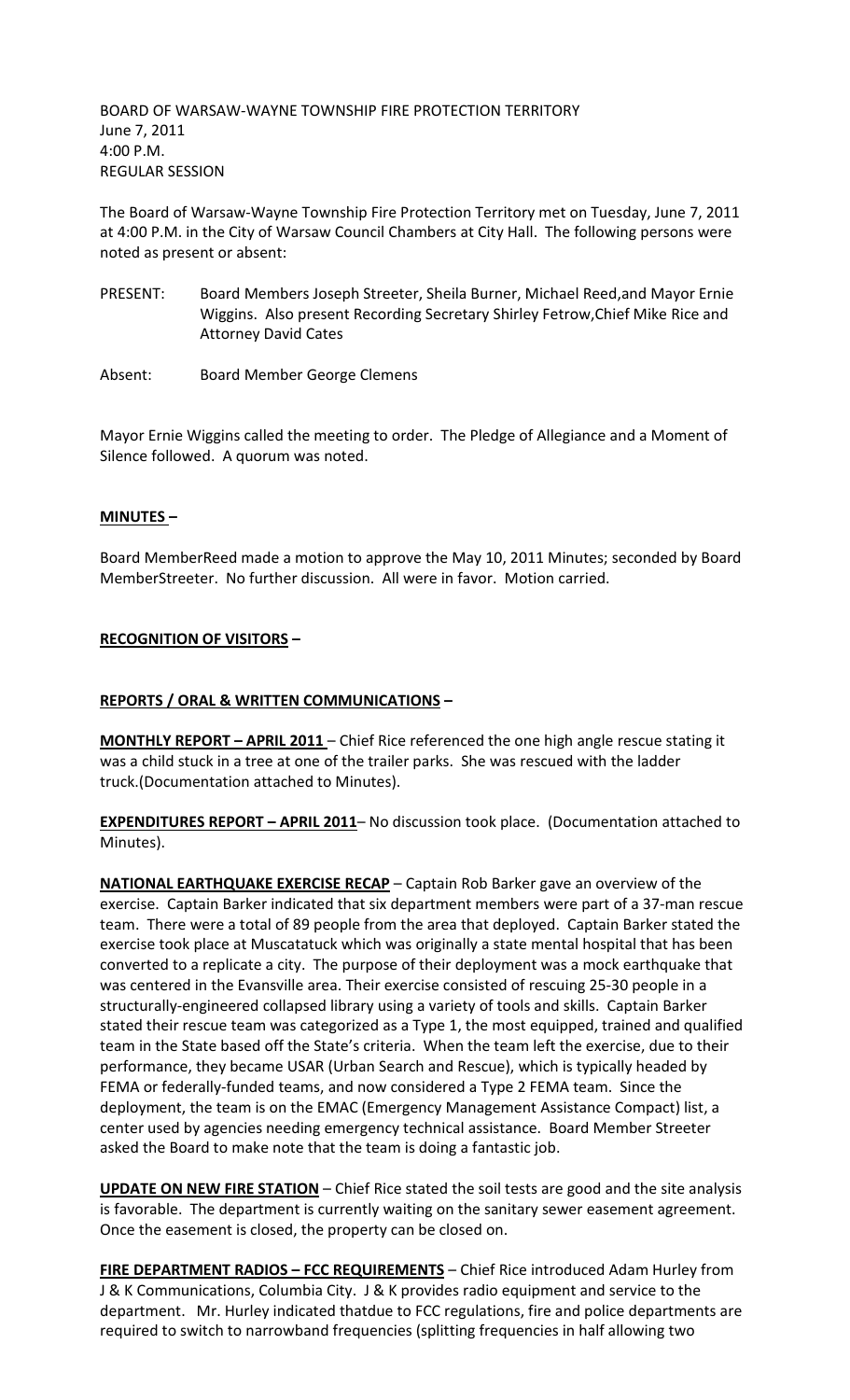frequencies in place of one) by January 1, 2013. It is important to switch as soon as possible; the departments that have switched to a narrowband will "walk on top" of departments still on a wideband frequency. Chief Rice indicated that J & K has applied to the FCC to narrowband license the department's frequency. By obtaining a narrowband license, the department will have to go to digital communications instead of analog communications which the department currently has. This change will require updating equipment at an estimated cost of \$70,000. Chief Rice is hopeful the cost can be spread over a two-year period. A portion of the estimated cost was budgeted for 2011.

**DISPATCH PROCEDURE CHANGE REQUEST** – Chief Rice provided a copy of a procedure request change submitted to the county dispatch. Chief Rice asked county dispatch to provide hydrant locations and cross streets to the nearest address when dispatched to a call. (Documentation attached to Minutes).

**FIRE INSPECTOR APPOINTMENT** – Chief Rice stated that due to the retirement of Michael Wilson, applications were accepted for the Fire Inspector position. Captain Joe Fretz has been selected as Michael's replacement. Captain Fretz will begin his new position on June 12<sup>th</sup>.

**NEW HIRE APPOINTMENT**- Chief Rice indicated that with the appointment of Captain Fretz to the position of Fire Inspector, a replacement for Captain Fretz will be chosen from the hiring pool. A name will be available at the next Territory Board meeting.

Chief Rice notified the Board Members that Firefighter Shade Keeney has been hired to replace Firefighter Jim Dietsch who retired on June  $4<sup>th</sup>$ . (Documentation attached to Minutes).

### **NEW BUSINESS –**

**PERMISSION TO OBTAIN QUOTES** - Chief Rice asked the Board Members to amend the memo asking permission to obtain quotes for the purchase of two utility vehicles and a pumper truck, changing the request to two utility vehicles only. One vehicle would be assigned to the Fire Inspector and the second vehicle would be assigned to Station One. Chief Rice stated purchase of two utility vehicles was included in the 2011 budget and is part of the 10-year equipment replacement plan. Board Member Streeter made a motion for permission to obtain quotes; seconded by Board Member Reed. No further discussion. All members were in favor. (Documentation attached to Minutes).

**UMBAUGH & ASSOCIATES CONTRACT** – Chief Rice indicated he has asked Umbaugh& Associates to do a feasibility study for fire station financing options of which a contract has been prepared for these services. Chief Rice asked the Board Members to table the contract until July's meeting. Mayor Wiggins will be meeting with Umbaugh& Associates the week of June 13<sup>th</sup>.

**PERMISSION TO ENTER INTO EASEMENT AGREEMENT WITH DALE CUSTER** – Chief Rice indicated the Agreement is currently with Attorney Cates and Attorney Valentine. Chief Rice asked the Board Members permission to approve the Agreement prior to submission. Board Members and Attorney Cates want to wait until the Agreement has been submitted.

**TRAVEL REQUESTS** –Chief Rice submitted a travel request for himself, Assistant Chief Stogsdill and Captain Fretz to attend the Indiana Emergency Conference in August. The conference is for inspectors, investigators and chiefs. Mayor Wiggins made a motion to approve the request; seconded by Board Member Burner. No further discussion. All members were in favor. (Documentation attached to Minutes).

### **OTHER MATTERS THAT MAY COME BEFORE THE BOARD –**